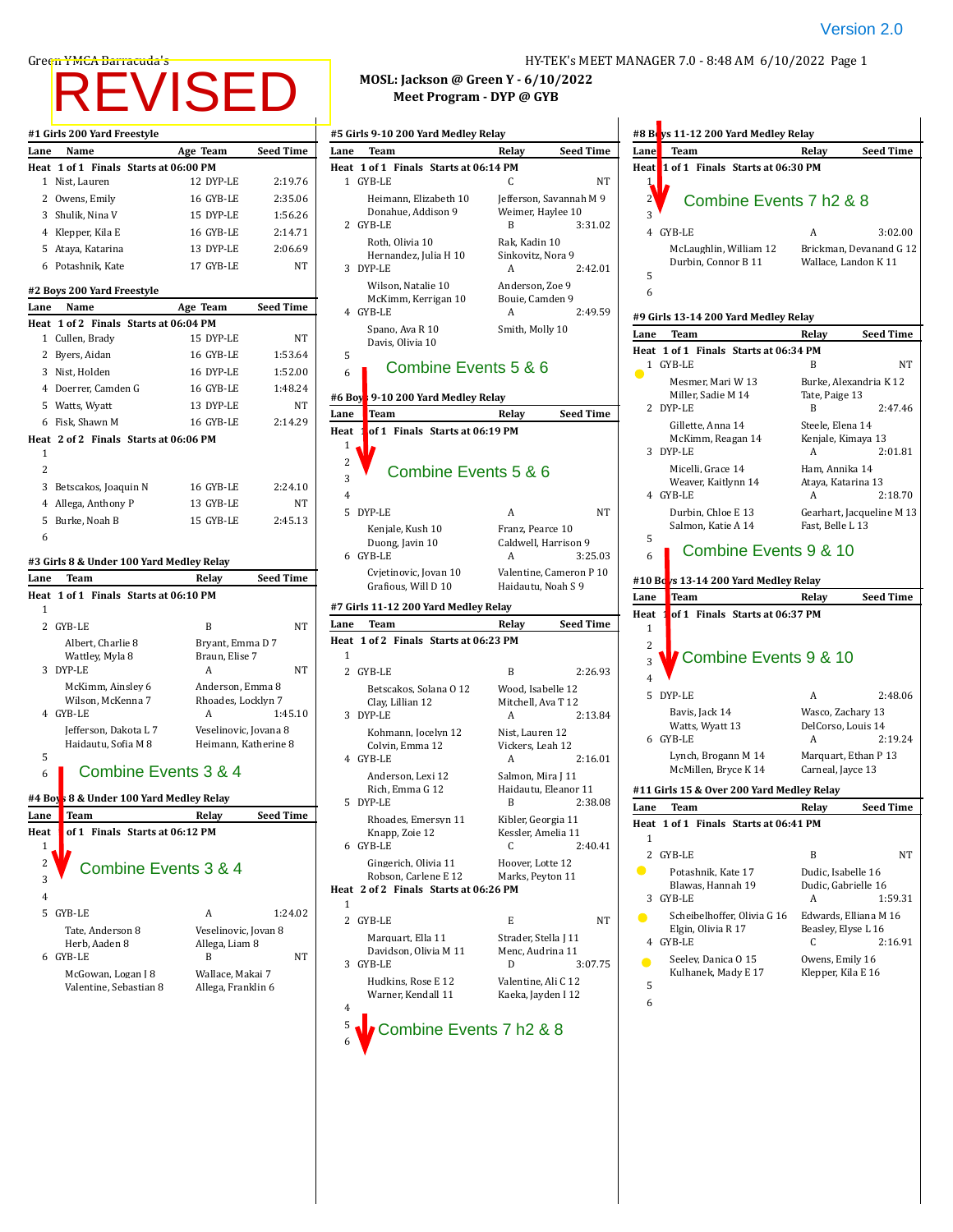|                | #12 Boys 15 & Over 200 Yard Medley Relay                  |                                         |                  |
|----------------|-----------------------------------------------------------|-----------------------------------------|------------------|
| Lane           | Team                                                      | Relay                                   | Seed Time        |
| 1              | Heat 1 of 1 Finals Starts at 06:44 PM                     |                                         |                  |
| $\overline{c}$ | GYB-LE                                                    | B                                       | NT               |
| D              | Fisk, Shawn M 16                                          | Byers, Aidan 16                         |                  |
|                | Tate, Ralph 15                                            | O'Brien, Gabriel 16                     |                  |
| 3              | DYP-LE                                                    | A                                       | 1:51.77          |
|                | Ham, Daniel 16<br>Nist, Holden 16                         | Vickers, Luke 16<br>Cullen, Brady 15    |                  |
| 4              | GYB-LE                                                    | A                                       | 1:47.02          |
|                | Doerrer. Camden G 16                                      | McMillen, Seth J 16                     |                  |
|                | Blawas, Michael 16                                        | Sumption, Riley J 17                    |                  |
| 5              | GYB-LE                                                    | C                                       | NΤ               |
|                | Allega, Anthony P 13<br>Betscakos, Joaquin N 16           | Burke, Noah B 15<br>Lanzinger, David 15 |                  |
| 6              |                                                           |                                         |                  |
|                |                                                           |                                         |                  |
|                | #13 Girls 8 & Under 25 Yard Freestyle                     |                                         |                  |
| Lane           | Name                                                      | Age Team                                | <b>Seed Time</b> |
|                | Heat 1 of 2 Finals Starts at 06:47 PM<br>1 Anderson, Emma | 8 DYP-LE                                | 26.37            |
|                | 2 Heimann, Katherine                                      | 8 GYB-LE                                | NT               |
|                | 3 Wilson, McKenna                                         | 7 DYP-LE                                | 21.36            |
|                | 4 Jefferson, Dakota L                                     | 7 GYB-LE                                | 28.90            |
|                | 5 McKimm, Ainsley                                         | 6 DYP-LE                                | 23.53            |
|                | 6 Wattley, Myla                                           | 8 GYB-LE                                | NT               |
|                | Heat 2 of 2 Finals Starts at 06:48 PM                     |                                         |                  |
|                | 1 Caslow, Payton                                          | 6 GYB-LE                                | NT               |
|                | 2 Braun, Elise                                            | 7 GYB-LE                                | NΤ               |
|                | 3 Rhoades, Locklyn                                        | 7 DYP-LE                                | NT               |
|                | 4 Albert, Charlie                                         | 8 GYB-LE                                | NT               |
|                | 5 Strader, Eliza                                          | 7 GYB-LE                                | NT               |
| 6              |                                                           |                                         |                  |
|                | #14 Boys 8 & Under 25 Yard Freestyle                      |                                         |                  |
| Lane           | Name                                                      | Age Team                                | Seed Time        |
|                | Heat 1 of 1 Finals Starts at 06:49 PM                     |                                         |                  |
|                | 1 Allega, Franklin                                        | 6 GYB-LE                                | NΤ               |
|                | 2 Wallace, Makai                                          | 7 GYB-LE                                | 25.32            |
|                | 3 Franz, Gavin                                            | 7 DYP-LE                                | 18.55            |
|                | 4 Veselinovic, Jovan                                      | 8 GYB-LE                                | 16.01            |
| 5              | Valentine, Sebastian                                      | 8 GYB-LE                                | NT               |
| 6              |                                                           |                                         |                  |
|                | #15 Girls 9-10 50 Yard Freestyle                          |                                         |                  |
| Lane           | Name                                                      | Age Team                                | <b>Seed Time</b> |
| Heat           | 1 of 3 Finals Starts at 06:49 PM                          |                                         |                  |
| 1              | Kibler, Sophia                                            | 9 DYP-LE                                | 47.26            |
|                | 2 Smith, Molly                                            | 10 GYB-LE                               | 39.62            |
|                | 3 Wilson, Natalie                                         | 10 DYP-LE                               | 36.91            |
|                | 4 Davis, Olivia                                           | 10 GYB-LE                               | 35.46            |
|                | 5 Bouie, Camden                                           | 9 DYP-LE                                | 37.35            |
|                | 6 Roth, Olivia                                            | 10 GYB-LE                               | 44.07            |
|                | Heat 2 of 3 Finals Starts at 06:51 PM                     |                                         |                  |
| 1<br>2         |                                                           |                                         |                  |
|                | Donahue, Addison                                          | 9 GYB-LE                                | 55.77            |
|                | 3 Kolopus, Ella                                           | 9 DYP-LE<br>9 GYB-LE                    | NΤ<br>47.58      |
| 5              | 4 Jefferson, Savannah M<br>Rak, Kadin                     | 10 GYB-LE                               | NΤ               |
| 6              |                                                           |                                         |                  |

# REVISED Version 2.0

#### **MOSL: Jackson @ Green Y - 6/10/2022 Meet Program - DYP @ GYB**

|              | Heat 3 of 3 Finals Starts at 06:52 PM                      |           |                  |
|--------------|------------------------------------------------------------|-----------|------------------|
| 1            | 2 Weimer, Haylee                                           | 10 GYB-LE | $_{\rm NT}$      |
|              | 3 Heimann, Elizabeth                                       | 10 GYB-LE | NT               |
|              | 4 Sinkovitz, Nora                                          | 9 GYB-LE  | <b>NT</b>        |
| 5            |                                                            |           |                  |
| 6            |                                                            |           |                  |
|              | #16 Boys 9-10 50 Yard Freestyle                            |           |                  |
| Lane         | <b>Name</b>                                                | Age Team  | <b>Seed Time</b> |
|              | Heat 1 of 2 Finals Starts at 06:54 PM                      |           |                  |
|              | 1 Lali, Aarian                                             | 9 DYP-LE  | NΤ               |
|              | 2 Cvjetinovic, Jovan                                       | 10 GYB-LE | 42.70            |
|              | 3 Franz, Pearce                                            | 10 DYP-LE | 30.96            |
|              | 4 Haidautu, Noah S                                         | 9 GYB-LE  | 41.26            |
|              | 5 Caldwell, Harrison                                       | 9 DYP-LE  | 40.08            |
|              | 6 Krstevski, Marco A                                       | 9 GYB-LE  | 47.61            |
|              | Heat 2 of 2 Finals Starts at 06:55 PM                      |           |                  |
| 1            |                                                            |           |                  |
| 2            |                                                            |           |                  |
|              | 3 Kenjale, Kush                                            | 10 DYP-LE | NΤ               |
|              | 4 Gemmell, Lucas M                                         | 9 GYB-LE  | 49.62            |
| 5            |                                                            |           |                  |
| 6            |                                                            |           |                  |
|              | #17 Girls 11-12 50 Yard Freestyle                          |           |                  |
| Lane         | <b>Name</b>                                                | Age Team  | <b>Seed Time</b> |
|              | Heat 1 of 4 Finals Starts at 06:56 PM                      |           |                  |
|              | 1 Knapp, Zoie                                              | 12 DYP-LE | 32.32            |
|              | 2 Betscakos, Solana O                                      | 12 GYB-LE | 31.88            |
|              | 3 Vickers, Leah                                            |           | 29.19            |
|              |                                                            | 12 DYP-LE |                  |
|              | 4 Anderson, Lexi                                           | 12 GYB-LE | 29.56            |
|              | 5 Kohmann, Jocelyn                                         | 12 DYP-LE | 30.96            |
|              | 6 Mitchell, Ava T                                          | 12 GYB-LE | 31.90            |
|              | Heat 2 of 4 Finals Starts at 06:57 PM                      |           |                  |
|              | 1 Wyles, Audrey                                            | 11 DYP-LE | NT               |
|              | 2 Kaeka, Jayden I                                          | 12 GYB-LE | 39.66            |
|              | 3 Rhoades, Emersyn                                         | 11 DYP-LE | 35.70            |
|              | 4 Hudkins, Rose E                                          | 12 GYB-LE | 37.49            |
|              | 5 Steele, Emily                                            | 11 DYP-LE | 36.96            |
|              | 6 Burke, Alexandria K                                      | 12 GYB-LE | 37.61            |
| $\mathbf{1}$ | Heat 3 of 4 Finals Starts at 06:58 PM<br>Strader, Stella J | 11 GYB-LE | 44.43            |
|              | 2 Hoover, Lotte                                            | 12 GYB-LE | 41.44            |
|              | 3 Odom, Elliott                                            | 12 GYB-LE | 41.72            |
|              | 4 Clay, Lillian                                            | 12 GYB-LE | NΤ               |
|              | 5 Valentine, Ali C                                         | 12 GYB-LE | 44.21            |
| 6            |                                                            |           |                  |
|              | Heat 4 of 4 Finals Starts at 07:00 PM                      |           |                  |
| 1            |                                                            |           |                  |
|              | 2 Davidson, Olivia M                                       | 11 GYB-LE | 49.21            |
|              | 3 Menc, Audrina                                            | 11 GYB-LE | NT               |
| 4            | Marquart, Ella                                             | 11 GYB-LE | NΤ               |
| 5            |                                                            |           |                  |
| 6            |                                                            |           |                  |

### **#18 Boys 11-12 50 Yard Freestyle Lane Name Age Team Seed Time Heat 1 of 1 Finals Starts at 07:01 PM** McLaughlin, William 12 GYB-LE 47.32 2 Wallace, Landon K 11 GYB-LE 47.01 Duong, Shawn 12 DYP-LE 32.43 Brickman, Devanand G 12 GYB-LE 33.26 Wentling, Aaron 11 DYP-LE 34.77 Mendoza, Chase 11 GYB-LE NT **#19 Girls 13-14 100 Yard Freestyle Lane Name Age Team Seed Time Heat 1 of 2 Finals Starts at 07:02 PM** McKimm, Reagan 14 DYP-LE 1:02.61 2 Gearhart, Jacqueline M 13 GYB-LE 1:06.58 Steele, Elena 14 DYP-LE 40.75 Salmon, Katie A 14 GYB-LE 1:05.27 Weaver, Kaitlynn 14 DYP-LE 59.89 Miller, Sadie M 14 GYB-LE 1:14.11 **Heat 2 of 2 Finals Starts at 07:04 PM** Kenjale, Kimaya 13 DYP-LE 1:21.51 Gillette, Anna 14 DYP-LE 1:15.79 Tate, Paige 13 GYB-LE NT **#20 Boys 13-14 100 Yard Freestyle Lane Name Age Team Seed Time Heat 1 of 1 Finals Starts at 07:06 PM** DelCorso, Louis 14 DYP-LE 1:18.86 2 Marquart, Ethan P 13 GYB-LE 1:08.98 Bavis, Jack 14 DYP-LE 1:06.87 Lynch, Brogann M 14 GYB-LE 58.76 Wasco, Zachary 13 DYP-LE 1:17.35 Hoover, Joshua 14 GYB-LE 1:16.51 **#21 Girls 15 & Over 100 Yard Freestyle Lane Name Age Team Seed Time Heat 1 of 1 Finals Starts at 07:08 PM** Blawas, Hannah 19 GYB-LE NT Beasley, Elyse L 16 GYB-LE 57.47 Elgin, Olivia R 17 GYB-LE XNT Potashnik, Kate 17 GYB-LE NT Owens, Emily 16 GYB-LE 1:13.36 **#22 Boys 15 & Over 100 Yard Freestyle Lane Name Age Team Seed Time Heat 1 of 1 Finals Starts at 07:09 PM** Blawas, Michael 16 GYB-LE NT 2 Doerrer, Camden G 16 GYB-LE 49.20 Vickers, Luke 16 DYP-LE 48.20 4 Sumption, Riley J 17 GYB-LE 48.52 Tate, Ralph 15 GYB-LE 1:01.15

Lanzinger, David 15 GYB-LE NT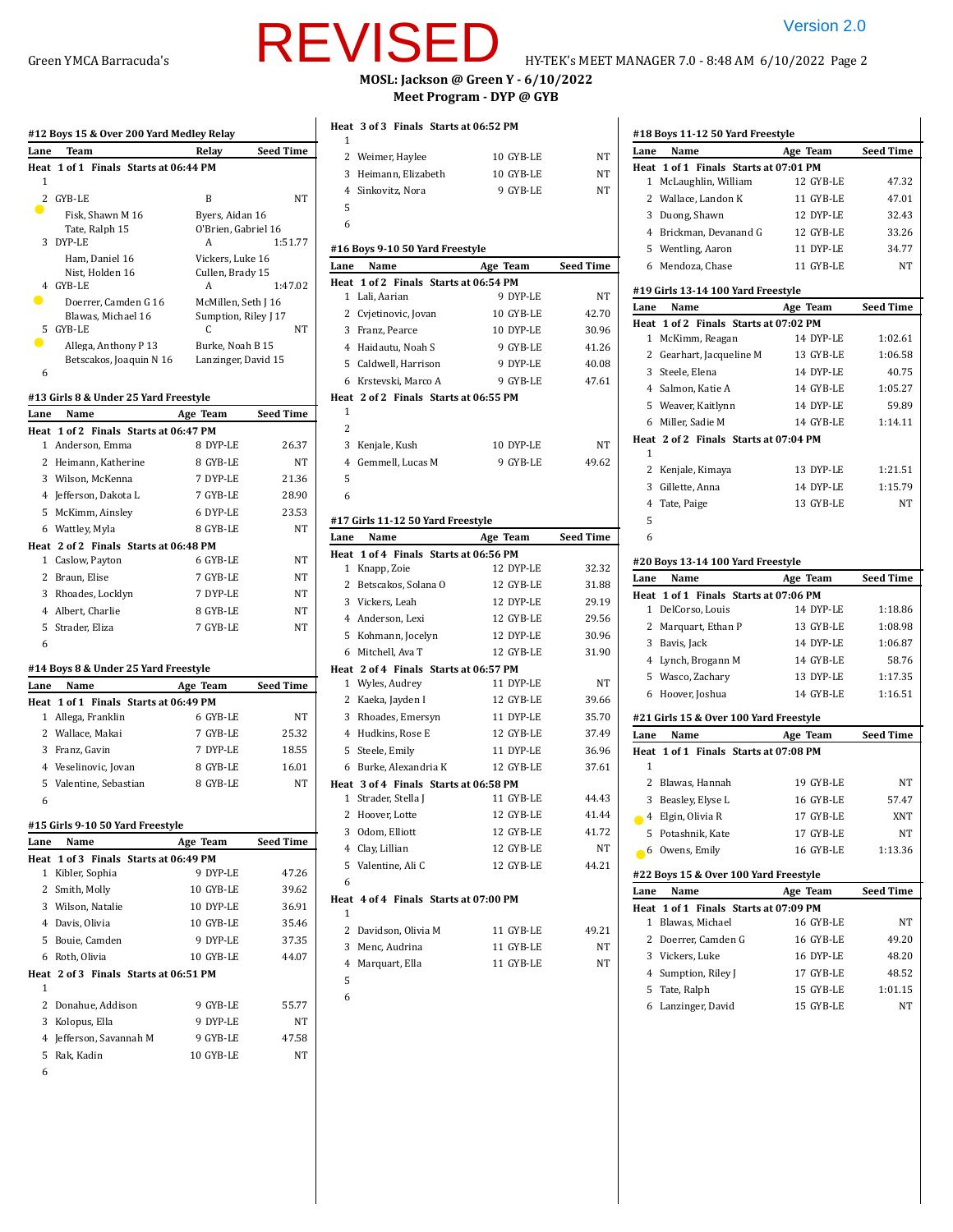# Green YMCA Barracuda's **HYLE VIU LE HY-TEK's MEET MANAGER 7.0 - 8:48 AM 6/10/2022 Page 3 MOSL: Jackson @ Green Y - 6/10/2022** REVISED HYTEK'S MEET MANAGER 7.0 - 8:48 AM 6/10/2022 Page 3

**Meet Program - DYP @ GYB**

|                | #23 Girls 10 & Under 100 Yard IM      |                           |           |                  |
|----------------|---------------------------------------|---------------------------|-----------|------------------|
| Lane           | Name                                  |                           | Age Team  | <b>Seed Time</b> |
|                | Heat 1 of 1 Finals Starts at 07:11 PM |                           |           |                  |
| 1              |                                       |                           |           |                  |
|                | 2 Hernandez, Julia H                  |                           | 10 GYB-LE | 2:03.87          |
|                | 3 McKimm, Kerrigan                    |                           | 10 DYP-LE | 1:32.56          |
|                | 4 Spano, Ava R                        |                           | 10 GYB-LE | 1:29.97          |
|                | 5 Anderson, Zoe                       |                           | 9 DYP-LE  | 1:38.85          |
| 6              |                                       |                           |           |                  |
|                | #24 Boys 10 & Under 100 Yard IM       |                           |           |                  |
| Lane           | Name                                  |                           | Age Team  | <b>Seed Time</b> |
|                | Heat 1 of 1 Finals Starts at 07:14 PM |                           |           |                  |
| 1              |                                       |                           |           |                  |
|                | 2 Valentine, Cameron P                |                           | 10 GYB-LE | 2:14.59          |
|                | 3 Duong, Javin                        |                           | 10 DYP-LE | 1:28.58          |
|                | 4 Herb, Aaden                         |                           | 8 GYB-LE  | 1:35.64          |
|                | 5 Tate, Anderson                      |                           | 8 GYB-LE  | NT               |
| 6              |                                       |                           |           |                  |
|                | #25 Girls 11-12 100 Yard IM           |                           |           |                  |
| Lane           | Name                                  |                           | Age Team  | <b>Seed Time</b> |
|                | Heat 1 of 2 Finals Starts at 07:16 PM |                           |           |                  |
|                | 1 Kibler, Georgia                     |                           | 11 DYP-LE | 1:36.17          |
|                | 2 Mitchell, Ava T                     |                           | 12 GYB-LE | 1:26.04          |
|                | 3 Colvin, Emma                        |                           | 12 DYP-LE | 1:12.87          |
|                | 4 Rich, Emma G                        |                           | 12 GYB-LE | 1:13.00          |
|                | 5 Kessler, Amelia                     |                           | 11 DYP-LE | 1:31.58          |
|                | 6 Robson, Carlene E                   |                           | 12 GYB-LE | 1:27.23          |
|                | Heat 2 of 2 Finals Starts at 07:18 PM |                           |           |                  |
| 1              |                                       |                           |           |                  |
|                | 2 Salmon, Mira J                      |                           | 11 GYB-LE | 1:34.39          |
|                | 3 Wood, Isabelle                      |                           | 12 GYB-LE | 1:33.02          |
| $\overline{4}$ |                                       |                           |           |                  |
| 5              |                                       | combine events 25 h2 & 26 |           |                  |
| 6              |                                       |                           |           |                  |
|                | #26 E bys 11-12 100 Yard IM           |                           |           |                  |
| Lane           | Name                                  |                           | Age Team  | <b>Seed Time</b> |
|                | Heat 1 of 1 Finals Starts at 07:20 PM |                           |           |                  |
| 1              |                                       |                           |           |                  |
| 21             | combine events 25 h2 & 26             |                           |           |                  |
| 3              |                                       |                           |           |                  |
| 4              | Durbin, Connor B                      |                           | 11 GYB-LE | 1:25.19          |
| 5              | Duong, Shawn                          |                           | 12 DYP-LE | 1:27.13          |
| 6              |                                       |                           |           |                  |
|                | #27 Girls 13-14 200 Yard IM           |                           |           |                  |
| Lane           | Name                                  |                           | Age Team  | Seed Time        |
|                | Heat 1 of 1 Finals Starts at 07:22 PM |                           |           |                  |
| 1              |                                       |                           |           |                  |
| 2              |                                       |                           |           |                  |
| 3              | Micelli, Grace                        |                           | 14 DYP-LE | NΤ               |
| 4              | Durbin, Chloe E                       |                           | 13 GYB-LE | NΤ               |
| 5              |                                       |                           |           |                  |
|                |                                       | combine events 27 & 28    |           |                  |
|                |                                       |                           |           |                  |

|                                        |           |                  |                                                            |               |                  |                | Heat 2 of 2 Finals Starts at 07:38 PM |            |
|----------------------------------------|-----------|------------------|------------------------------------------------------------|---------------|------------------|----------------|---------------------------------------|------------|
| s 10 & Under 100 Yard IM<br>Name       | Age Team  | Seed Time        | #28 B ys 13-14 200 Yard IM<br>Name                         |               | <b>Seed Time</b> | 1              |                                       |            |
| of 1 Finals Starts at 07:11 PM         |           |                  | Lane<br>1 of 1 Finals Starts at 07:26 PM<br>Heat           | Age Team      |                  |                | 2 Burke, Noah B                       | 15 GYB-LE  |
|                                        |           |                  | $1^{\circ}$                                                |               |                  | 3              | Allega, Anthony P                     | 13 GYB-LE  |
| rnandez, Julia H                       | 10 GYB-LE | 2:03.87          | 2                                                          |               |                  |                | 4 Lanzinger, David                    | 15 GYB-LE  |
| :Kimm, Kerrigan                        | 10 DYP-LE | 1:32.56          | combine events 27 & 28<br>3                                |               |                  | 5              |                                       |            |
| ano, Ava R                             | 10 GYB-LE | 1:29.97          | $\overline{4}$                                             |               |                  | 6              |                                       |            |
| derson, Zoe                            | 9 DYP-LE  | 1:38.85          | 5 McMillen, Bryce K                                        | 14 GYB-LE     | 2:47.48          |                | #33 Girls 8 & Under 25 Yard Butterfly |            |
|                                        |           |                  | 6                                                          |               |                  | Lane           | Name                                  | Age Team   |
|                                        |           |                  |                                                            |               |                  |                | Heat 1 of 1 Finals Starts at 07:39 PM |            |
| s 10 & Under 100 Yard IM               |           |                  | #29 Girls 15 & Over 200 Yard IM                            |               |                  |                | 1 Veselinovic, Jovana                 | 8 GYB-LE   |
| Name<br>of 1 Finals Starts at 07:14 PM | Age Team  | Seed Time        | Lane<br>Name                                               | Age Team      | Seed Time        |                | 2 Haidautu, Sofia M                   | 8 GYB-LE   |
|                                        |           |                  | Heat 1 of 1 Finals Starts at 07:29 PM<br>$\mathbf{1}$      |               |                  | 3              |                                       |            |
| lentine, Cameron P                     | 10 GYB-LE | 2:14.59          | 2 Scheibelhoffer, Olivia G                                 | 16 GYB-LE     | 2:14.08          | $\overline{4}$ | combine events 33 & 34                |            |
| ong, Javin                             | 10 DYP-LE | 1:28.58          | 3                                                          |               |                  | 5              |                                       |            |
| rb, Aaden                              | 8 GYB-LE  | 1:35.64          | $\overline{4}$<br>combine events 29 & 30                   |               |                  | 6              |                                       |            |
| te, Anderson                           | 8 GYB-LE  | NΤ               | 5                                                          |               |                  |                | #34 Beys 8 & Under 25 Yard Butterfly  |            |
|                                        |           |                  | 6                                                          |               |                  | Lane           | Name                                  | Age Team   |
|                                        |           |                  |                                                            |               |                  | Heat           | of 1 Finals Starts at 07:40 PM        |            |
| s 11-12 100 Yard IM                    |           |                  | vs 15 & Over 200 Yard IM<br>#30 $B$                        |               |                  | 1              | combine events 33 & 34                |            |
| Name<br>of 2 Finals Starts at 07:16 PM | Age Team  | <b>Seed Time</b> | Lane<br>Name<br>of 1 Finals Starts at 07:32 PM             | Age Team      | <b>Seed Time</b> |                |                                       |            |
| oler, Georgia                          | 11 DYP-LE | 1:36.17          | Heat.<br>1                                                 |               |                  |                | 3 Franz, Gavin                        | 7 DYP-LE   |
| tchell, Ava T                          | 12 GYB-LE | 1:26.04          | combine events 29 & 30<br>$\overline{c}$                   |               |                  |                | 4 Allega, Liam                        | 8 GYB-LE   |
| lvin, Emma                             | 12 DYP-LE | 1:12.87          | 3 Ham, Daniel                                              | 16 DYP-LE     | 1:55.43          | 5              | Tate, Anderson                        | 8 GYB-LE   |
| ch, Emma G                             | 12 GYB-LE | 1:13.00          | 4 McMillen, Seth J                                         | 16 GYB-LE     | 2:07.83          |                | 6 McGowan, Logan J                    | 8 GYB-LE   |
| ssler, Amelia                          | 11 DYP-LE | 1:31.58          | 5 Byers, Aidan                                             | 16 GYB-LE     | 2:19.63          |                | #35 Girls 9-10 50 Yard Butterfly      |            |
| bson, Carlene E                        | 12 GYB-LE | 1:27.23          | 6                                                          |               |                  | Lane           | Name                                  | Age Team   |
| of 2 Finals Starts at 07:18 PM         |           |                  |                                                            |               |                  |                | Heat 1 of 1 Finals Starts at 07:41 PM |            |
|                                        |           |                  | #31 Girls 50 Yard Freestyle                                |               |                  |                | 1 Bouie, Camden                       | 9 DYP-LE   |
| lmon, Mira J                           | 11 GYB-LE | 1:34.39          | Name<br>Lane                                               | Age Team      | <b>Seed Time</b> |                | 2 Roth, Olivia                        | 10 GYB-LE  |
| ood, Isabelle                          | 12 GYB-LE | 1:33.02          | Heat 1 of 2 Finals Starts at 07:35 PM<br>1 Klepper, Kila E | 16 GYB-LE     | 30.35            |                | 3 McKimm, Kerrigan                    | 10 DYP-LE  |
|                                        |           |                  | 2 Edwards, Elliana M                                       | 16 GYB-LE     | 26.33            |                | 4 Spano, Ava R                        | 10 GYB-LE  |
| combine events 25 h2 & 26              |           |                  | 3 Ataya, Katarina                                          | 13 DYP-LE     | 25.67            |                | 5 Wilson, Natalie                     | 10 DYP-LE  |
|                                        |           |                  | 4 Beasley, Elyse L                                         | 16 GYB-LE     | 25.95            | 6              |                                       |            |
| s 11-12 100 Yard IM                    |           |                  | 5 Ham, Annika                                              | 14 DYP-LE     | 26.87            |                | #36 Boys 9-10 50 Yard Butterfly       |            |
| Name                                   | Age Team  | <b>Seed Time</b> | 6 Fast, Belle L                                            | 13 GYB-LE     | 32.27            | Lane           | Name                                  | Age Team   |
| of 1 Finals Starts at 07:20 PM         |           |                  | Heat 2 of 2 Finals Starts at 07:36 PM                      |               |                  |                | Heat 1 of 1 Finals Starts at 07:43 PM |            |
|                                        |           |                  | 1 Tate, Paige                                              | 13 GYB-LE     | NΤ               | 1              |                                       |            |
| combine events 25 h2 & 26              |           |                  | 2 Blawas, Hannah                                           | 19 GYB-LE     | NT               |                | 2 Grafious, Will D                    | 10 GYB-LE  |
|                                        |           |                  | 3 Miller, Sadie M                                          | 14 GYB-LE     | 33.74            |                | 3 Duong, Javin                        | 10 DYP-LE  |
| ırbin, Connor B                        | 11 GYB-LE | 1:25.19          | 4 Mesmer, Mari W                                           | 13 GYB-LE     | 35.04            |                | 4 Herb. Aaden                         | 8 GYB-LE   |
| ong, Shawn                             | 12 DYP-LE | 1:27.13          | 5 Dudic, Isabelle                                          | 16 GYB-LE     | NT               |                | 5 Valentine, Cameron P                | 10 GYB-LE  |
|                                        |           |                  | 6 Dudic, Gabrielle                                         | 16 GYB-LE     | NΤ               | 6              |                                       |            |
| s 13-14 200 Yard IM                    |           |                  | #32 Boys 50 Yard Freestyle                                 |               |                  |                | #37 Girls 11-12 50 Yard Butterfly     |            |
| Name                                   | Age Team  | Seed Time        | Name<br>Lane                                               | Age Team      | Seed Time        | Lane           | Name                                  | Age Team   |
| of 1 Finals Starts at 07:22 PM         |           |                  | Heat 1 of 2 Finals Starts at 07:37 PM                      |               |                  |                | Heat 1 of 2 Finals Starts at 07:44 PM |            |
|                                        |           |                  | 1 Lynch, Brogann M                                         | 14 GYB-LE     | 25.93            |                | 1 Steele, Emily                       | 11 DYP-LE  |
|                                        |           |                  | 2 Schweikert, Andrew W                                     | 16 GYB-LE     | 23.44            | 2              | Anderson, Lexi                        | 12 GYB-LE  |
| celli, Grace                           | 14 DYP-LE | NΤ               | 3 Nist, Holden                                             | 16 DYP-LE     | 22.70            |                | 3 Colvin, Emma                        | 12 DYP-LE  |
| rbin, Chloe E                          | 13 GYB-LE | NT               | 4 Sumption, Riley J                                        | 17 GYB-LE     | 22.19            |                | 4 Rich, Emma G                        | 12 GYB-LE  |
| combine events 27 & 28                 |           |                  | 5 Cullen, Brady                                            | 15 DYP-LE     | 34.02            |                | 5 Knapp, Zoie                         | 12 DYP-LE  |
|                                        |           |                  | $O^{\dagger}$                                              | $16$ CVD $1E$ | 2016             |                | Marke Dovtor                          | 11 CVD I E |

O'Brien, Gabriel 16 GYB-LE 28.46

|             | Heat 2 of 2 Finals Starts at 07:38 PM                          |           |                  |
|-------------|----------------------------------------------------------------|-----------|------------------|
| 1           |                                                                |           |                  |
|             | 2 Burke, Noah B                                                | 15 GYB-LE | X31.77           |
|             | 3 Allega, Anthony P                                            | 13 GYB-LE | 33.83            |
|             | 4 Lanzinger, David                                             | 15 GYB-LE | NT               |
| 5           |                                                                |           |                  |
| 6           |                                                                |           |                  |
|             | #33 Girls 8 & Under 25 Yard Butterfly                          |           |                  |
|             | Name                                                           |           |                  |
| Lane        |                                                                | Age Team  | <b>Seed Time</b> |
|             | Heat 1 of 1 Finals Starts at 07:39 PM<br>1 Veselinovic, Jovana | 8 GYB-LE  | 26.73            |
| 2           | Haidautu, Sofia M                                              | 8 GYB-LE  | 22.16            |
| 3           |                                                                |           |                  |
|             |                                                                |           |                  |
| 4           | combine events 33 & 34                                         |           |                  |
| 5           |                                                                |           |                  |
| 6           |                                                                |           |                  |
|             | #34 Boys 8 & Under 25 Yard Butterfly                           |           |                  |
| Lane        | Name                                                           | Age Team  | <b>Seed Time</b> |
| Heat        | of 1 Finals Starts at 07:40 PM                                 |           |                  |
| $\mathbf 1$ |                                                                |           |                  |
| 2           | combine events 33 & 34                                         |           |                  |
|             | 3 Franz, Gavin                                                 | 7 DYP-LE  | 24.72            |
|             | 4 Allega, Liam                                                 | 8 GYB-LE  | 27.51            |
|             | 5 Tate, Anderson                                               | 8 GYB-LE  | 38.12            |
|             | 6 McGowan, Logan J                                             | 8 GYB-LE  | NΤ               |
|             |                                                                |           |                  |
|             | #35 Girls 9-10 50 Yard Butterfly                               |           |                  |
|             |                                                                |           |                  |
| Lane        | Name                                                           | Age Team  | <b>Seed Time</b> |
|             | Heat 1 of 1 Finals Starts at 07:41 PM                          |           |                  |
|             | 1 Bouie, Camden                                                | 9 DYP-LE  | NΤ               |
|             | 2 Roth, Olivia                                                 | 10 GYB-LE | NΤ               |
|             | 3 McKimm, Kerrigan                                             | 10 DYP-LE | 31.03            |
|             | 4 Spano, Ava R                                                 | 10 GYB-LE | 49.18            |
|             | 5 Wilson, Natalie                                              | 10 DYP-LE | 59.32            |
| 6           |                                                                |           |                  |
|             |                                                                |           |                  |
|             | #36 Boys 9-10 50 Yard Butterfly                                |           |                  |
| Lane        | Name                                                           | Age Team  | <b>Seed Time</b> |
|             | Heat 1 of 1 Finals Starts at 07:43 PM                          |           |                  |
| 1           |                                                                |           |                  |
|             | 2 Grafious, Will D                                             | 10 GYB-LE | 50.07            |
|             | 3 Duong, Javin                                                 | 10 DYP-LE | 37.83            |
|             | 4 Herb, Aaden                                                  | 8 GYB-LE  | 39.94            |
|             | 5 Valentine, Cameron P                                         | 10 GYB-LE | NΤ               |
| 6           |                                                                |           |                  |
|             | #37 Girls 11-12 50 Yard Butterfly                              |           |                  |
| Lane        | Name                                                           | Age Team  | <b>Seed Time</b> |
|             | Heat 1 of 2 Finals Starts at 07:44 PM                          |           |                  |
|             | 1 Steele, Emily                                                | 11 DYP-LE | 43.58            |
|             | 2 Anderson, Lexi                                               | 12 GYB-LE | 39.51            |
|             | 3 Colvin, Emma                                                 | 12 DYP-LE | 32.49            |
|             | 4 Rich, Emma G                                                 | 12 GYB-LE | 29.23            |
|             | 5 Knapp, Zoie                                                  | 12 DYP-LE | 38.31            |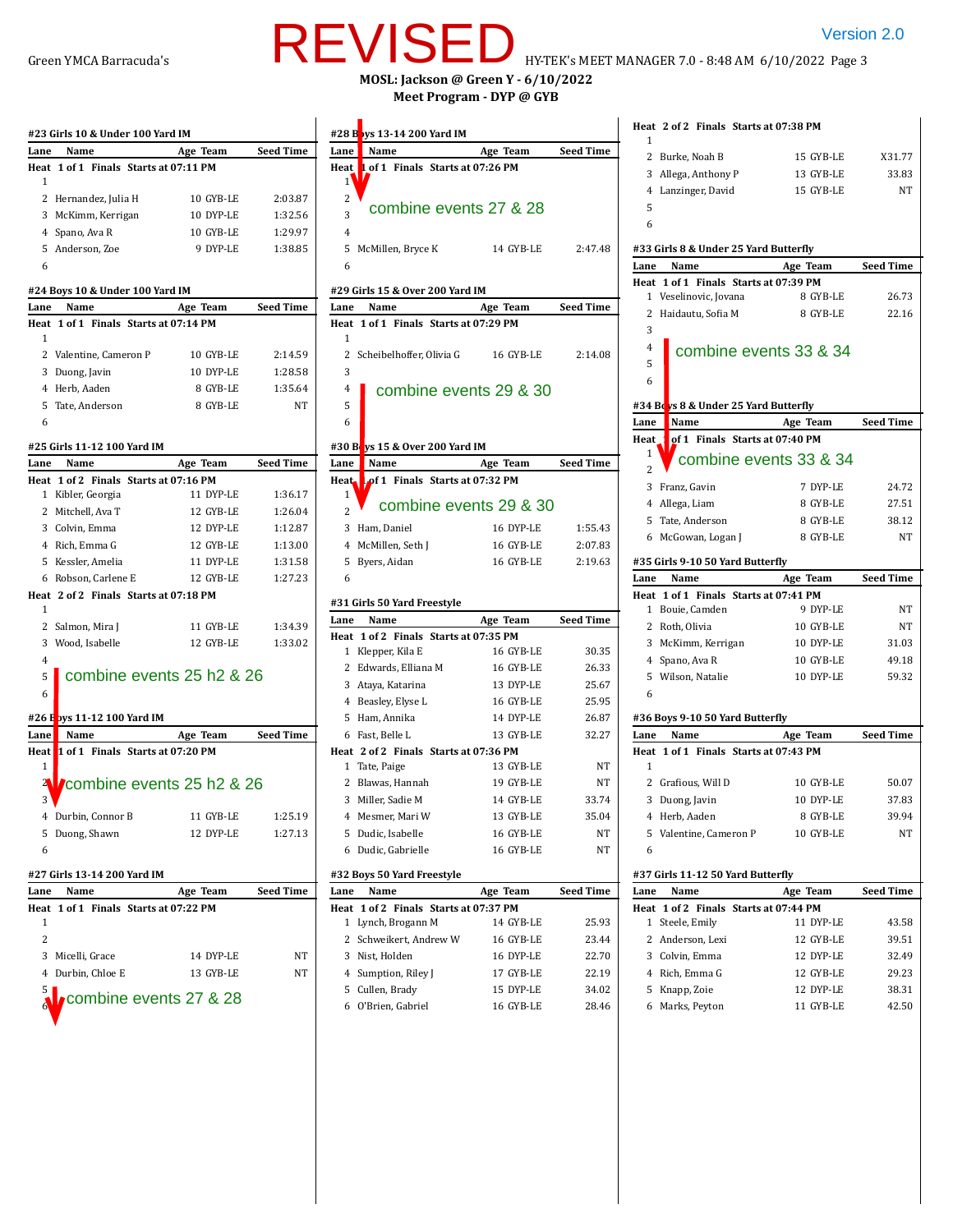# Green YMCA Barracuda's **HUREVISE** DHY-TEK's MEET MANAGER 7.0 - 8:48 AM 6/10/2022 Page 4 **MOSL: Jackson @ Green Y - 6/10/2022 Meet Program - DYP @ GYB**

| 1              | Heat 2 (#37 Girls 11-12 50 Yard Butterfly)       |           |                  |
|----------------|--------------------------------------------------|-----------|------------------|
|                | 2 Strader, Stella J                              | 11 GYB-LE | 1:19.98          |
|                | 3 Warner, Kendall                                | 11 GYB-LE | 50.69            |
|                | 4 Clay, Lillian                                  | 12 GYB-LE | NT               |
|                | 5 Gingerich, Olivia                              | 11 GYB-LE | 51.48            |
| 6              |                                                  |           |                  |
|                | #38 Boys 11-12 50 Yard Butterfly                 |           |                  |
| Lane           | Name                                             | Age Team  | <b>Seed Time</b> |
|                | Heat 1 of 1 Finals Starts at 07:47 PM            |           |                  |
| 1              |                                                  |           |                  |
|                | 2 Wentling, Aaron                                | 11 DYP-LE | 46.44            |
|                | 3 Duong, Shawn                                   | 12 DYP-LE | 43.07            |
|                | 4 Durbin, Connor B                               | 11 GYB-LE | 39.72            |
| 5              |                                                  |           |                  |
| 6              |                                                  |           |                  |
|                | #39 Girls 13 14 100 Yard Butterfly               |           |                  |
| Lane           | Name                                             | Age Team  | <b>Seed Time</b> |
|                | Heat 1 of 1 Finals Starts at 07:48 PM            |           |                  |
| 1              |                                                  |           |                  |
|                | 2 McKimm, Reagan                                 | 14 DYP-LE | 1:11.87          |
| 3              |                                                  |           |                  |
| $\overline{4}$ | combine events 39 & 40                           |           |                  |
| 5              |                                                  |           |                  |
| 6              |                                                  |           |                  |
|                |                                                  |           |                  |
|                |                                                  |           |                  |
|                | #40 Bo <mark>r</mark> s 13-14 100 Yard Butterfly |           |                  |
| Lane           | Name                                             | Age Team  | <b>Seed Time</b> |
| 1              | Heat 1 of 1 Finals Starts at 07:50 PM            |           |                  |
| 2              |                                                  |           |                  |
|                |                                                  |           |                  |
| $\overline{4}$ | 3 McMillen, Bryce K                              | 14 GYB-LE | 1:14.20          |
|                | combine events 39 & 40                           |           |                  |
| 5<br>6         |                                                  |           |                  |
|                |                                                  |           |                  |
|                | #41 Girls 15 & Over 100 Yard Butterfly           |           |                  |
|                | Lane Name                                        | Age Team  | <b>Seed Time</b> |
|                | Heat 1 of 1 Finals Starts at 07:52 PM            |           |                  |
| 1              |                                                  |           |                  |
|                | 2 Dudic, Isabelle                                | 16 GYB-LE | NT               |
| 3              | Shulik, Nina V                                   | 15 DYP-LE | 1:00.19          |
| 4              | Elgin, Olivia R                                  | 17 GYB-LE | 1:01.52          |
|                | 5 Kulhanek, Mady E                               | 17 GYB-LE | 1:17.50          |
| 6              |                                                  |           |                  |
|                | #42 Boys 15 & Over 100 Yard Butterfly            |           |                  |
| Lane           | Name                                             | Age Team  | Seed Time        |
| Heat           | 1 of 1 Finals Starts at 07:54 PM                 |           |                  |
| 1              |                                                  |           |                  |
| 2              | Betscakos, Joaquin N                             | 16 GYB-LE | 1:16.34          |
| 3              | Schweikert, Thomas J                             | 17 GYB-LE | 54.83            |

5 Blawas, Michael 16 GYB-LE NT

6

## 2 Strader, Eliza 7 GYB-LE NT 3 Heimann, Katherine 8 GYB-LE NT 4 Wattley, Myla 8 GYB-LE NT 5 Braun, Elise 7 GYB-LE NT 6 **#44 Boys 8 & Under 25 Yard Backstroke Lane Name Age Team Seed Time Heat 1 of 1 Finals Starts at 07:58 PM** 1 2 Allega, Franklin 6 GYB-LE NT 3 McGowan, Logan J 8 GYB-LE 26.16 4 Valentine, Sebastian 8 GYB-LE NT 5 6 **#45 Girls 9-10 50 Yard Backstroke Lane Name Age Team Seed Time Heat 1 of 2 Finals Starts at 07:59 PM** 1 Donahue, Addison 9 GYB-LE 1:02.35 2 Hernandez, Julia H 10 GYB-LE 53.32 3 Kolopus, Ella 9 DYP-LE NT 4 Davis, Olivia 10 GYB-LE 40.97 5 Kibler, Sophia 9 DYP-LE NT 6 Weimer, Haylee 10 GYB-LE NT **Heat 2 of 2 Finals Starts at 08:01 PM** 1 2 Rak, Kadin 10 GYB-LE NT 3 Heimann, Elizabeth 10 GYB-LE NT 4 Jefferson, Savannah M 9 GYB-LE NT 5 6 **#46 Boys 9-10 50 Yard Backstroke Lane Name Age Team Seed Time Heat 1 of 1 Finals Starts at 08:03 PM** 1 Kenjale, Kush 10 DYP-LE NT 2 Haidautu, Noah S 9 GYB-LE 53.41 3 Caldwell, Harrison 9 DYP-LE NT 4 Grafious, Will D 10 GYB-LE 49.23 5 Lali, Aarian 9 DYP-LE NT 6 Krstevski, Marco A 9 GYB-LE NT combine events 39 & 40<br>  $\frac{13.14 \text{ 100}}{\text{3 M} \cdot \text{K}}$ <br>  $\frac{1 \text{ 100}}{\text{4 M} \cdot \text{K}}$ <br>  $\frac{1 \text{ 100}}{\text{4 M} \cdot \text{K}}$ <br>  $\frac{1 \text{ 100}}{\text{4 M} \cdot \text{K}}$ <br>  $\frac{1 \text{ 100}}{\text{4 M} \cdot \text{K}}$ <br>  $\frac{1 \text{ 100}}{\text{4 M} \cdot \text{K}}$ <br>  $\frac{1 \text{ 100}}{\text{4 M}$

**#43 Girls 8 & Under 25 Yard Backstroke**

**Heat 1 of 2 Finals Starts at 07:55 PM**

**Heat 2 of 2 Finals Starts at 07:57 PM**

**Lane Name Age Team Seed Time**

1 Rhoades, Locklyn 7 DYP-LE NT 2 Bryant, Emma D 7 GYB-LE 31.44 3 Wilson, McKenna 7 DYP-LE 26.85 4 Jefferson, Dakota L 7 GYB-LE 31.04 5 McKimm, Ainsley 6 DYP-LE 36.56 6 Albert, Charlie 8 GYB-LE NT

1 Caslow, Payton 6 GYB-LE NT

|                | #47 Girls 11-12 50 Yard Backstroke                |                        |                  |
|----------------|---------------------------------------------------|------------------------|------------------|
| Lane           | Name                                              | Age Team               | <b>Seed Time</b> |
|                | Heat 1 of 3 Finals Starts at 08:04 PM             |                        |                  |
| 1              | Kessler, Amelia                                   | 11 DYP-LE              | 40.96            |
|                | 2 Haidautu, Eleanor                               | 11 GYB-LE              | 38.52            |
|                | 3 Kohmann, Jocelyn                                | 12 DYP-LE              | 36.39            |
|                | 4 Betscakos, Solana O                             | 12 GYB-LE              | 35.42            |
|                | 5 Rhoades, Emersyn                                | 11 DYP-LE              | 39.37            |
|                | 6 Gingerich, Olivia                               | 11 GYB-LE              | 39.92            |
|                | Heat 2 of 3 Finals Starts at 08:06 PM             |                        |                  |
|                | 1 Davidson, Olivia M                              | 11 GYB-LE              | 51.03            |
|                | 2 Valentine, Ali C                                | 12 GYB-LE              | 48.27            |
|                | 3 Wyles, Audrey                                   | 11 DYP-LE              | NT               |
|                | 4 Odom, Elliott                                   | 12 GYB-LE              | 48.26            |
|                | 5 Warner, Kendall                                 | 11 GYB-LE              | 50.37            |
|                | 6 Menc, Audrina                                   | 11 GYB-LE              | NT               |
|                | Heat 3 of 3 Finals Starts at 08:07 PM             |                        |                  |
|                | 1 Burke, Alexandria K                             | 12 GYB-LE              | X44.88           |
|                | 2 Kaeka, Jayden I                                 | 12 GYB-LE              | NT               |
| 3              | Marquart, Ella                                    | 11 GYB-LE              | NT               |
| $\overline{4}$ |                                                   |                        |                  |
| 5              | combine events 47 h3 & 48                         |                        |                  |
| 6              |                                                   |                        |                  |
|                | #48 I <mark>.</mark> oys 11-12 50 Yard Backstroke |                        |                  |
| Lane           | Name                                              | Age Team               | <b>Seed Time</b> |
| Heat           | 1 of 1 Finals Starts at 08:09 PM                  |                        |                  |
| $1^{\circ}$    |                                                   |                        |                  |
| 2              | combine events 47 h3 & 48                         |                        |                  |
| 3              |                                                   |                        |                  |
|                | 4 Wentling, Aaron                                 | 11 DYP-LE              | 43.65            |
| 5              | Mendoza, Chase                                    | 11 GYB-LE              | NT               |
| 6              |                                                   |                        |                  |
|                |                                                   |                        |                  |
|                | #49 Girls 13-14 100 Yard Backstroke               |                        |                  |
| Lane           | Name                                              | Age Team               | <b>Seed Time</b> |
|                | Heat 1 of 1 Finals Starts at 08:10 PM             |                        |                  |
| $\mathbf{1}$   | Steele, Elena                                     | 14 DYP-LE              | 1:35.53          |
|                | 2 Fast, Belle L                                   | 13 GYB-LE              | NT               |
|                | 3 Micelli, Grace                                  | 14 DYP-LE              | 1:02.42          |
|                | 4 Salmon, Katie A                                 | 14 GYB-LE              | 1:13.25          |
| 5              | Weaver, Kaitlynn                                  | 14 DYP-LE              | 1:15.03          |
|                | 6 Kenjale, Kimaya                                 | 13 DYP-LE              | NT               |
|                | #50 Boys 13-14 100 Yard Backstroke                |                        |                  |
| Lane           | Name                                              | Age Team               | Seed Time        |
| Heat           | 1 of 1 Finals Starts at 08:13 PM                  |                        |                  |
| 1              |                                                   |                        |                  |
| 2              |                                                   |                        | NT               |
|                |                                                   |                        |                  |
| 3              | Wasco, Zachary<br>DelCorso, Louis                 | 13 DYP-LE<br>14 DYP-LE | 1:34.91          |
|                |                                                   | 13 GYB-LE              | NT               |
| 5              | 4 Carneal, Jayce                                  | 13 DYP-LE              | NT               |
|                | Watts, Wyatt                                      |                        |                  |
| 6              |                                                   |                        |                  |
|                |                                                   |                        |                  |

 $\overline{\phantom{a}}$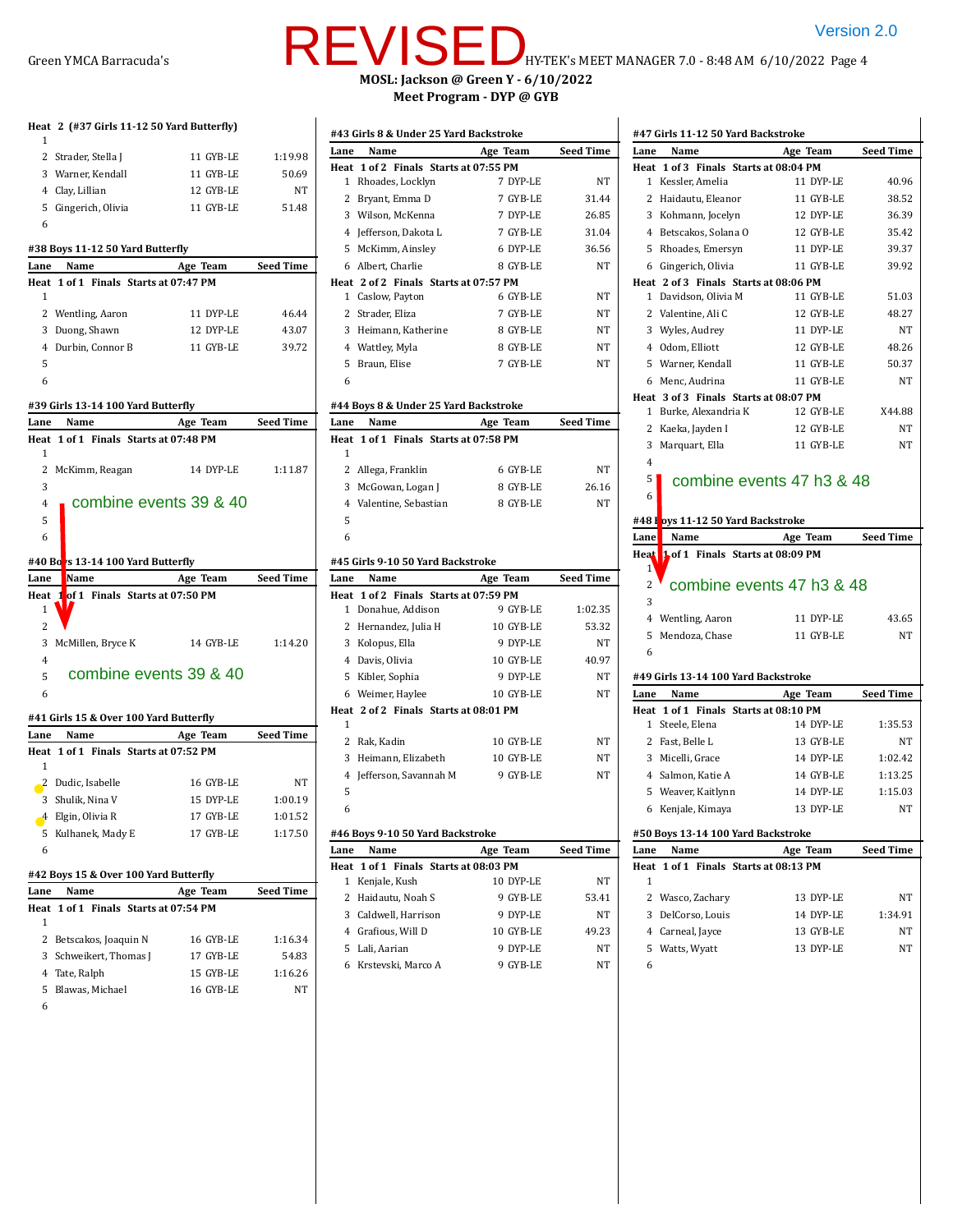|      | #51 Girls 15 & Over 100 Yard Backstroke                |           |                  |
|------|--------------------------------------------------------|-----------|------------------|
| Lane | Name                                                   | Age Team  | Seed Time        |
| Heat | 1 of 1 Finals Starts at 08:15 PM                       |           |                  |
| 1    |                                                        |           |                  |
| 2    | Seeley, Danica O                                       | 15 GYB-LE | 1:13.81          |
|      | 3 Scheibelhoffer, Olivia G                             | 16 GYB-LE | 57.92            |
|      | 4 Kulhanek, Mady E                                     | 17 GYB-LE | 1:11.80          |
| 5    |                                                        |           |                  |
| 6    |                                                        |           |                  |
|      |                                                        |           |                  |
|      | #52 Boys 15 & Over 100 Yard Backstroke<br>Name         |           |                  |
| Lane |                                                        | Age Team  | Seed Time        |
| Heat | 1 of 1 Finals Starts at 08:17 PM<br>1 O'Brien, Gabriel | 16 GYB-LE | 1:33.01          |
|      | 2 Fisk, Shawn M                                        | 16 GYB-LE | 1:09.31          |
|      | 3 Vickers, Luke                                        | 16 DYP-LE | 58.66            |
| 4    |                                                        |           |                  |
|      |                                                        |           |                  |
|      | 5 Schweikert, Andrew W                                 | 16 GYB-LE | 1:09.52          |
| 6    |                                                        |           |                  |
|      | #53 Girls 8 & Under 25 Yard Breaststroke               |           |                  |
| Lane | Name                                                   | Age Team  | <b>Seed Time</b> |
| Heat | 1 of 1 Finals Starts at 08:19 PM                       |           |                  |
| 1    |                                                        |           |                  |
|      | 2 Haidautu, Sofia M                                    | 8 GYB-LE  | 32.01            |
|      | 3 Anderson, Emma                                       | 8 DYP-LE  | 32.55            |
|      | 4 Veselinovic, Jovana                                  | 8 GYB-LE  | 24.29            |
|      | 5 Bryant, Emma D                                       | 7 GYB-LE  | 48.04            |
| 6    |                                                        |           |                  |
|      |                                                        |           |                  |
|      |                                                        |           |                  |
|      | #54 Boys 8 & Under 25 Yard Breaststroke                |           |                  |
| Lane | Name                                                   | Age Team  | Seed Time        |
| 1    | Heat 1 of 1 Finals Starts at 08:21 PM                  |           |                  |
|      |                                                        |           |                  |
|      | 2 Wallace, Makai                                       | 7 GYB-LE  | 31.59            |
|      | 3 Franz, Gavin                                         | 7 DYP-LE  | 23.16            |
|      | 4 Veselinovic, Jovan                                   | 8 GYB-LE  | 22.29            |
|      | 5 Allega, Liam                                         | 8 GYB-LE  | 32.28            |
| 6    |                                                        |           |                  |
|      | #55 Girls 9-10 50 Yard Breaststroke                    |           |                  |
| Lane | Name                                                   | Age Team  | Seed Time        |
| Heat | 1 of 1 Finals Starts at 08:22 PM                       |           |                  |
| 1    |                                                        |           |                  |
|      | 2 Sinkovitz, Nora                                      | 9 GYB-LE  | NΤ               |
|      | 3 Anderson, Zoe                                        | 9 DYP-LE  | 46.47            |
|      | 4 Smith, Molly                                         | 10 GYB-LE | 45.32            |
| 5    |                                                        |           |                  |
| 6    |                                                        |           |                  |
|      | #56 Boys 9-10 50 Yard Breaststroke                     |           |                  |
| Lane | Name                                                   | Age Team  | <b>Seed Time</b> |
| Heat | 1 of 1 Finals Starts at 08:23 PM                       |           |                  |
| 1    |                                                        |           |                  |
|      | 2 Gemmell, Lucas M                                     | 9 GYB-LE  | 1:17.12          |
|      | 3 Franz, Pearce                                        | 10 DYP-LE | 46.12            |
|      | 4 Cvjetinovic, Jovan                                   | 10 GYB-LE | 1:07.13          |

6

# REVISED HYTEK'S MEET MANAGER 7.0 - 8:48 AM 6/10/2022 Page 5

# Green YMCA Barracuda's  $\blacksquare$   $\blacksquare$   $\blacksquare$   $\blacksquare$   $\blacksquare$  HY-TEK's MEET MANAGER 7.0 - 8:48 AM 6/10/2022 Page 5

**MOSL: Jackson @ Green Y - 6/10/2022 Meet Program - DYP @ GYB**

|              | #57 Girls 11-12 50 Yard Breaststroke      |           |                  |
|--------------|-------------------------------------------|-----------|------------------|
| Lane         | Name                                      | Age Team  | <b>Seed Time</b> |
|              | Heat 1 of 2 Finals Starts at 08:25 PM     |           |                  |
| $\mathbf{1}$ | Kibler, Georgia                           | 11 DYP-LE | 45.38            |
|              | 2 Wood, Isabelle                          | 12 GYB-LE | 44.16            |
|              | 3 Nist, Lauren                            | 12 DYP-LE | 35.77            |
|              | 4 Salmon, Mira J                          | 11 GYB-LE | 43.14            |
|              | 5 Vickers, Leah                           | 12 DYP-LE | 43.03            |
|              | 6 Robson, Carlene E                       | 12 GYB-LE | 45.08            |
|              | Heat 2 of 2 Finals Starts at 08:26 PM     |           |                  |
| 1            |                                           |           |                  |
|              | 2 Haidautu, Eleanor                       | 11 GYB-LE | 50.85            |
|              | 3 Marks, Peyton                           | 11 GYB-LE | 48.05            |
|              | 4 Hoover, Lotte                           | 12 GYB-LE | 49.01            |
|              | 5 Hudkins, Rose E                         | 12 GYB-LE | NT               |
|              | 6 Burke, Alexandria K                     | 12 GYB-LE | 52.70            |
|              | #58 Boys 11-12 50 Yard Breaststroke       |           |                  |
| Lane         | Name                                      | Age Team  | <b>Seed Time</b> |
|              | Heat 1 of 1 Finals Starts at 08:27 PM     |           |                  |
| 1            |                                           |           |                  |
| 2            | McLaughlin, William                       | 12 GYB-LE | 1:16.56          |
|              | 3 Brickman, Devanand G                    | 12 GYB-LE | 41.00            |
|              | 4 Wallace, Landon K                       | 11 GYB-LE | 1:00.85          |
| 5            |                                           |           |                  |
| 6            |                                           |           |                  |
|              | #59 Girls 13-14 100 Yard Breaststroke     |           |                  |
|              |                                           |           |                  |
| Lane         | Name                                      | Age Team  | <b>Seed Time</b> |
| Heat         | 1 of 1 Finals Starts at 08:29 PM          |           |                  |
| 1            | Durbin, Chloe E                           | 13 GYB-LE | NT               |
|              | 2 Mesmer, Mari W                          | 13 GYB-LE | NΤ               |
|              | 3 Ham, Annika                             | 14 DYP-LE | 1:12.98          |
|              | 4 Gearhart, Jacqueline M                  | 13 GYB-LE | 1:28.16          |
| 5            | Gillette, Anna                            | 14 DYP-LE | 1:39.99          |
| 6            |                                           |           |                  |
|              | #60 Boys 13-14 100 Yard Breaststroke      |           |                  |
| Lane         | Name                                      | Age Team  | <b>Seed Time</b> |
|              | Heat 1 of 1 Finals Starts at 08:31 PM     |           |                  |
| 1            |                                           |           |                  |
|              | 2 Marquart, Ethan P                       | 13 GYB-LE | NT               |
|              | 3 Bavis, Jack                             | 14 DYP-LE | 1:23.12          |
|              | 4 Hoover, Joshua                          | 14 GYB-LE | 1:39.91          |
| 5            | Carneal, Jayce                            | 13 GYB-LE | NT               |
| 6            |                                           |           |                  |
|              | #61 Girls 15 & Over 100 Yard Breaststroke |           |                  |
| Lane         | Name                                      | Age Team  | <b>Seed Time</b> |
| Heat         | 1 of 1 Finals Starts at 08:33 PM          |           |                  |
| 1            |                                           |           |                  |
| 2            | Dudic, Gabrielle                          | 16 GYB-LE | NΤ               |
| 3            | Edwards, Elliana M                        | 16 GYB-LE | 1:11.47          |
| 4            | Elgin, Olivia R                           | 17 GYB-LE | 1:05.20          |

| Lane          | Name                                         | Age Team                                  | <b>Seed Time</b>                                                                             |
|---------------|----------------------------------------------|-------------------------------------------|----------------------------------------------------------------------------------------------|
|               | Heat 1 of 1 Finals Starts at 08:35 PM        |                                           |                                                                                              |
| 1             |                                              |                                           |                                                                                              |
|               | 2 McMillen, Seth J                           | 16 GYB-LE                                 | 1:01.43                                                                                      |
|               | 3 Ham, Daniel                                | 16 DYP-LE                                 | 1:01.15                                                                                      |
|               | 4 Schweikert, Thomas J                       | 17 GYB-LE                                 | 1:01.26                                                                                      |
|               | 5 Burke, Noah B                              | 15 GYB-LE                                 | 1:28.86                                                                                      |
| 6             |                                              |                                           |                                                                                              |
|               |                                              |                                           |                                                                                              |
|               | #63 Girls 8 & Under 100 Yard Freestyle Relay |                                           |                                                                                              |
| Lane          | Team                                         | Relay                                     | <b>Seed Time</b>                                                                             |
| 1             | Heat 1 of 1 Finals Starts at 08:37 PM        |                                           |                                                                                              |
|               | 2 GYB-LE                                     | B                                         |                                                                                              |
|               |                                              |                                           | NT                                                                                           |
|               | Wattley, Myla 8<br>Albert, Charlie 8         | Strader, Eliza 7<br>Caslow, Payton 6      |                                                                                              |
|               | 3 DYP-LE                                     | A                                         | NT                                                                                           |
|               | McKimm, Ainsley 6                            | Anderson, Emma 8                          |                                                                                              |
|               | Rhoades, Locklyn 7                           | Wilson, McKenna 7                         |                                                                                              |
|               | 4 GYB-LE                                     | A                                         | 1:31.48                                                                                      |
|               | Heimann, Katherine 8                         | Jefferson, Dakota L 7                     |                                                                                              |
| 5             | Bryant, Emma D 7                             | Haidautu, Sofia M 8                       |                                                                                              |
| 6             | combine events 63 & 64                       |                                           |                                                                                              |
|               |                                              |                                           |                                                                                              |
|               | #64 Boys 8 & Under 100 Yard Freestyle Relay  |                                           |                                                                                              |
|               |                                              |                                           |                                                                                              |
| Lane          | Team                                         | Relay                                     |                                                                                              |
| Heat          | 1 of 1 Finals Starts at 08:39 PM             |                                           |                                                                                              |
| $1_{\bullet}$ |                                              |                                           |                                                                                              |
| 2             |                                              |                                           |                                                                                              |
| 3             | combine events 63 & 64                       |                                           |                                                                                              |
| 4             |                                              |                                           |                                                                                              |
| 5.            | GYB-LE                                       | A                                         |                                                                                              |
|               | Herb, Aaden 8                                | McGowan, Logan J 8                        |                                                                                              |
|               | Allega, Liam 8                               | Veselinovic, Jovan 8                      |                                                                                              |
|               | 6 GYB-LE                                     | B                                         |                                                                                              |
|               | Valentine, Sebastian 8<br>Wallace, Makai 7   | Allega, Franklin 6<br>Tate, Anderson 8    |                                                                                              |
|               |                                              |                                           |                                                                                              |
|               | #65 Girls 9-10 200 Yard Freestyle Relay      |                                           |                                                                                              |
| Lane          | Team                                         | Relay                                     |                                                                                              |
|               | Heat 1 of 1 Finals Starts at 08:41 PM        | C                                         |                                                                                              |
|               | 1 GYB-LE                                     |                                           |                                                                                              |
|               | Sinkovitz, Nora 9                            | Rak, Kadin 10                             |                                                                                              |
| 2             | Weimer, Haylee 10<br>GYB-LE                  | Heimann, Elizabeth 10<br>В                |                                                                                              |
|               | Roth, Olivia 10                              | Donahue, Addison 9                        |                                                                                              |
|               | Jefferson, Savannah M 9                      | Hernandez, Julia H 10                     |                                                                                              |
| 3             | DYP-LE                                       | А                                         |                                                                                              |
|               | Kibler, Sophia 9                             | Bouie, Camden 9                           |                                                                                              |
| 4             | Kolopus, Ella 9<br>GYB-LE                    | McKimm, Kerrigan 10<br>A                  |                                                                                              |
|               | Spano, Ava R 10                              |                                           |                                                                                              |
|               | Smith, Molly 10                              | Veselinovic, Jovana 8<br>Davis, Olivia 10 |                                                                                              |
| 5             |                                              |                                           | <b>Seed Time</b><br>1:15.34<br>NT<br><b>Seed Time</b><br>NΤ<br>3:08.74<br>2:20.80<br>2:28.17 |